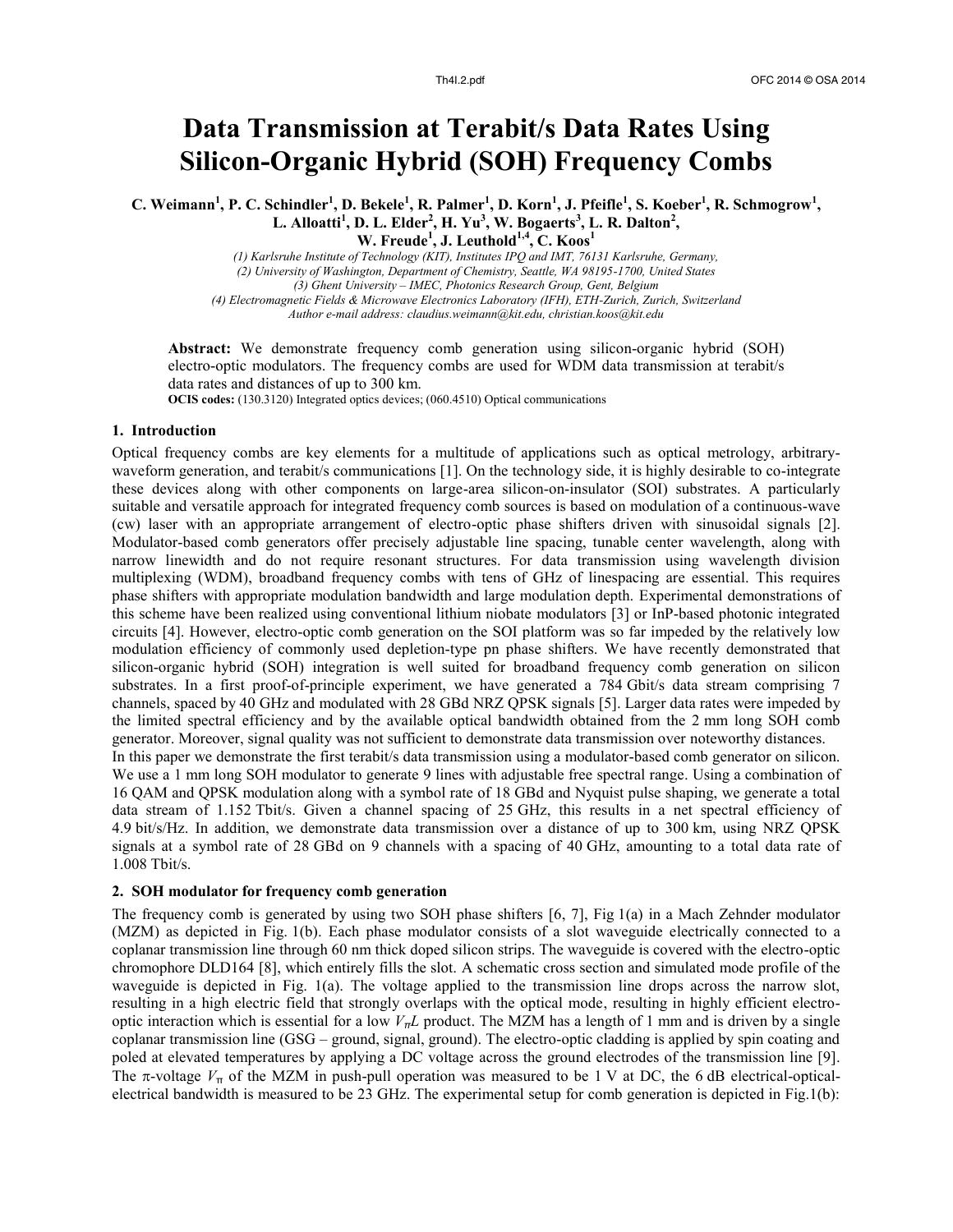

Fig. 1: (a) Schematic cross-section and simulated optical mode of a silicon-organic hybrid (SOH) phase-modulator. The two rails of a silicon slot waveguide are electrically connected to metal electrodes by 60 nm high n-doped silicon slabs. The waveguide is covered by an electro-optic cladding material (DLD164), which entirely fills the slot. (b) Frequency comb generator: A tunable laser source (TLS) is coupled to the SOH MZM via grating couplers. The device is driven by sinusoidal signals of 25 GHz or 40 GHz. The operation point can be chosen with the bias voltage V<sub>Bias</sub>. The electrodes are terminated with 50 Ω. Fiber-chip coupling losses are compensated by an erbium-doped fiber amplifier (EDFA). (c) Resulting optical spectrum using an electrical drive signal of 25 GHz and a RF power of 23 dBm.



Fig. 2: Data transmission setup: A wavelength-selective switch (WSS) interleaves the comb lines into even and odd carriers which are modulated independently at a symbol rate of 18 GBd using QPSK and 16QAM in combination with Nyquist pulse shaping in a multi-format transmitter. Both data streams are merged and are polarization multiplexed (PolMUX). **Experiment 1:** In a first experiment, the data is fed directly into the receiver (back-to-back configuration). **Experiment 2:** Here NRZ QPSK signals at a symbol rate of 28 GBd are used for modulation of comb lines spaced by 40 GHz. Up to 4 spans of 75 km SMF are used for transmission over up to 300 km. After amplification, the channels are demultiplexed and detected by an optical modulation analyzer (OMA) and a tunable laser acting as a local oscillator (LO).

A tunable laser source (TLS) is coupled to the chip via grating couplers, the electrodes for the sinusoidal driving signal and termination are contacted with RF probes. The high bandwidth and low *VπL* product of the phase shifters allow for efficient generation of higher-order optical sidebands, see Fig. 1(c). The line spacing of 25 GHz is determined by the modulation frequency.

# **3. Nyquist-WDM Tbit/s data generation with generated frequency combs**

Using the carriers generated by the SOH comb source, we generated a WDM data stream. The experimental setup is shown in Fig. 2: A wavelength-selective switch (Finisar WaveShaper, WSS) interleaves even and odd carriers, which are then modulated independently by multi-format transmitters with a symbol rate of 18 GBd using independent pseudo-random bit sequences (PRBS) of length  $2^9$ -1. Nyquist pulse shaping [10] enables a spectrally efficient channel spacing of 25 GHz. After combination of the two signals in a fiber-based  $2 \times 2$  coupler, polarization division multiplexing (PDM) is emulated by splitting the data stream, delaying one part with respect to the other, and recombining them in a polarization beam combiner on orthogonal polarizations. The data stream is then transmitted either directly into the receiver (back-to-back) or over up to 4 spans of 75 km of SMF. For transmission experiments, erbium-doped fiber amplifiers (EDFA) are used to maintain a constant input power of 8 dBm into the fiber span.

To characterize the signal quality at the receiver side, we use an optical modulation analyzer (OMA, Agilent N4391A) along with a tunable laser acting as a local oscillator. Digital signal processing is performed for polarization demultiplexing and equalization. We record the constellation diagrams and extract the error vector magnitude (EVM) as a measure for signal quality for each channel and polarization.

In a first experiment, the data was fed directly into the receiver. The results can be seen in Fig. 3: The 7 strongest carriers were used for 18 GBd PDM-16QAM signals, two weaker higher-order sidebands were modulated with 18 GBd PDM-QPSK. All channels show measured bit error ratios (BER) better than  $4.3 \times 10^{-3}$ , staying below the hard-decision forward-error correction (FEC) threshold [11] of  $4.5 \times 10^{-3}$ . This amounts to a gross data rate of 1.152 Tbit/s, the highest data rate achieved with a silicon modulator-based frequency comb generator so far. Taking into account a 6.7% overhead for the hard-decision FEC, we obtain a net spectral efficiency of 4.9 bit/s/Hz. The spectral efficiency can be further optimized by increasing the symbol rate of the Nyquist pulse stream to 25 GBd, adapted to the channel spacing. Transmission of the signal over noteworthy distances was not possible due to insufficient BER margin.